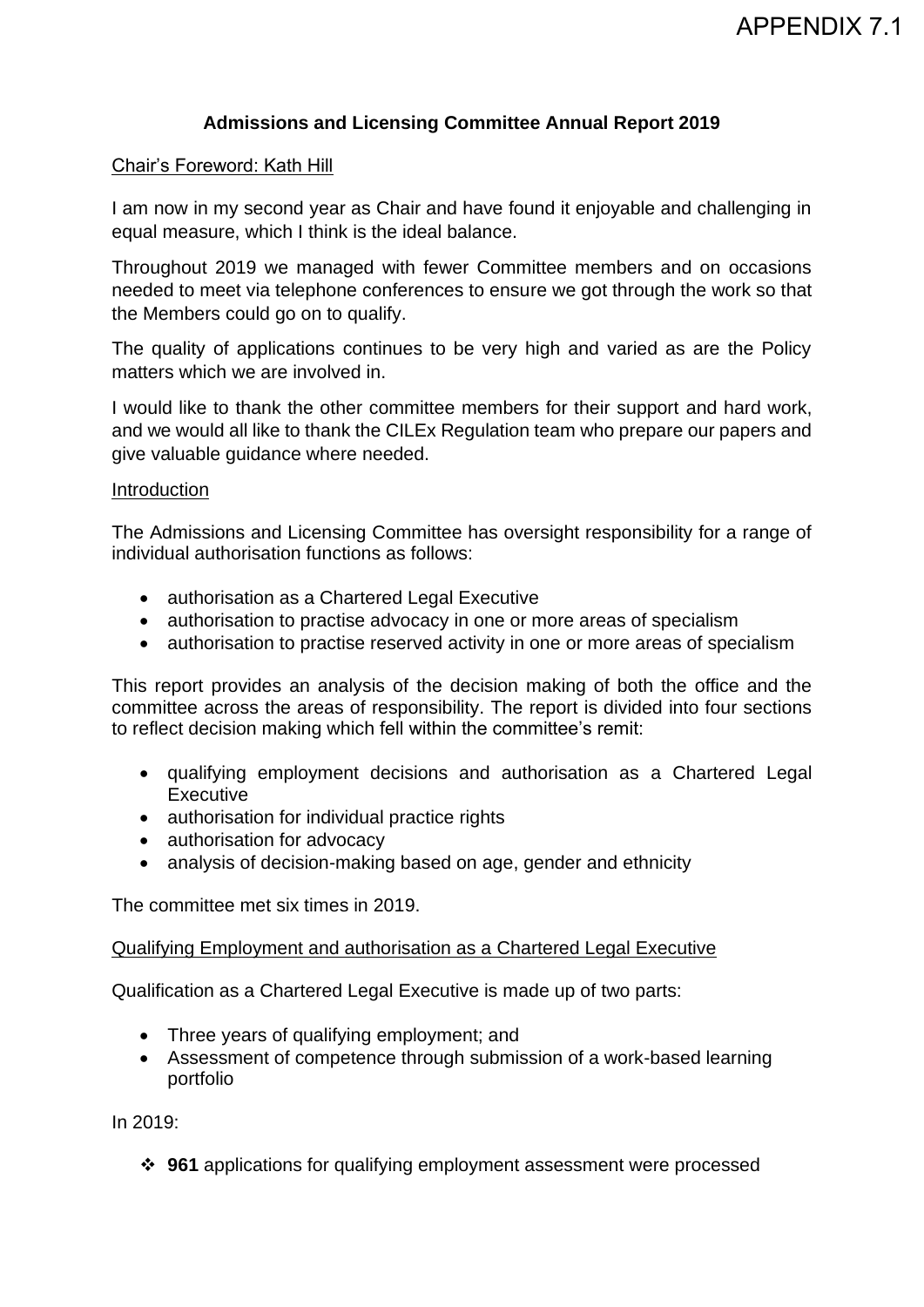## ❖ **735** applications for authorisation as a Chartered Legal Executive were processed

| Office decisions by application type | Approved | Refused | ™otal |
|--------------------------------------|----------|---------|-------|
| <b>Qualifying Employment</b>         | 746      | 16      | 762   |
| <b>Work Based Learning</b>           | 734      |         | 734   |
| Total                                | 1480     | 16      | 1496  |

The office has delegated authority to decide applications. Where the office is unable to make a decision, this is referred to the committee.

| <b>Committee decisions by application</b><br>type | Approved | Refused | Total |
|---------------------------------------------------|----------|---------|-------|
| <b>Qualifying Employment</b>                      | 162      | 27      | 199   |
| <b>Work Based Learning</b>                        |          |         |       |
| Total                                             | 162      | 38      | 200   |

- ❖ 162 of the 1,642 applications approved were determined by the committee (9.8%)
- ❖ 100% approval decisions made by the committee related to the assessment of work experience as qualifying employment

## Authorisation to practise in one or more reserved activities

CILEx Regulation is able to authorise individuals to practise in one or more reserved activities, subject to applicants meeting the essential knowledge, skills, experience and competence requirements.

In 2019:

- ❖ **14** applications for authorisation in one or more reserved activities were determined
- ❖ **25** new applications were received, with **22** applications deferred until 2020, awaiting further information from the applicant
- ❖ the most popular areas of practice continue to be conveyancing and civil litigation, with family litigation, criminal litigation, immigration and probate being less popular with applicants
- ❖ **1** application from a Practitioner seeking to renew their advocacy rights certificate was referred to the committee for decision

## Authorisation to practise advocacy

CILEx Regulation is able to authorise individuals to practice advocacy in one or more of the following areas of practice; civil proceedings, criminal proceedings or family proceedings, subject to applicants meeting the essential knowledge, skills, experience and competence requirements.

There are two parts to the application process: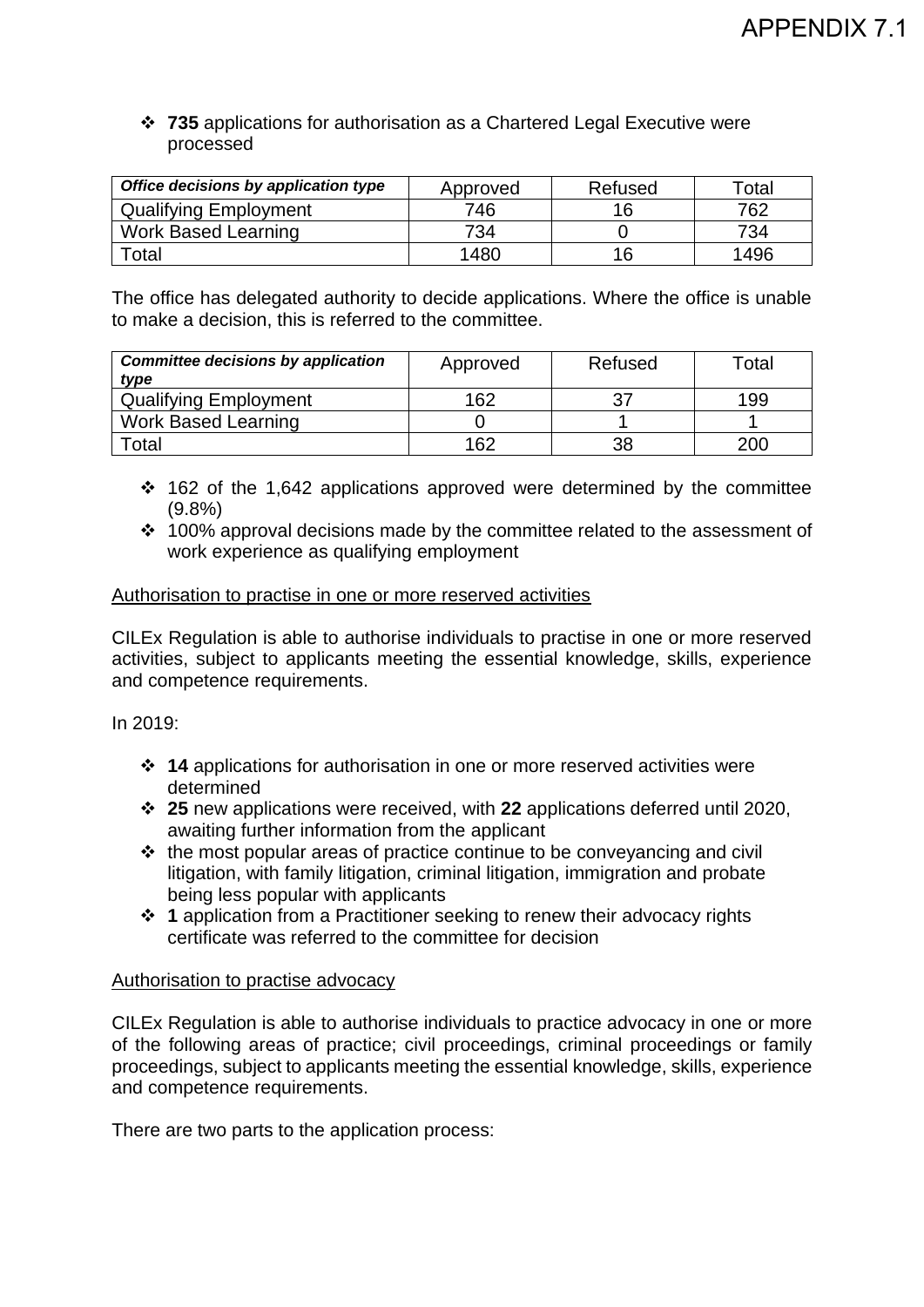- initial assessment of knowledge, skills and experience which provides the applicant with a certificate of eligibility; and
- attendance at a six day training course, at the end of which, the applicant is assessed for full competency in advocacy for the relevant proceedings

In 2019, the following applications for authorisation as an advocate in one or more of the proceedings were processed:

|                                            | Civil | Criminal | Family | Гоtal |
|--------------------------------------------|-------|----------|--------|-------|
| New applications received                  |       |          |        | 26    |
| <b>Certificates of Eligibility Granted</b> |       |          |        | 21    |
| Advocacy courses run                       |       |          |        |       |
| New advocates admitted                     |       |          |        | 15    |
| Renewals processed                         |       |          |        | つっ    |

The following applications were referred to the committee for decision (all were approved):

- ❖ **4** new advocacy applications (1 Civil, 2 Criminal, 1 Family)
- ❖ **1** certificate of eligibility extension request (Family)
- ❖ **4** renewals (2 Criminal, 2 Family)

#### Analysis of equality and diversity data for 2019 applications

We have reviewed the diversity data for individual authorisation applications processed in 2019, in relation to gender, age and ethnicity, to consider the overall impact of decision making on several groups with protected characteristics. It should be noted that the percentage of refused application as a total of all applications received was very small (3.1%) and therefore findings may be of limited value.

- As in previous years, the approvals and refusals by gender reflect the male: female ratio for the CILEx membership as a whole
- The majority of applications were again received from applicants aged between 26 and 35
- Those aged between 26-30 are most likely to be approved
- The majority of applicants were white

## **Gender**

| Gender for approved<br>applications | ЭE  | WBL | Practice<br><b>Rights</b> | Advocacy |
|-------------------------------------|-----|-----|---------------------------|----------|
| Female                              | 694 | 551 | 14                        |          |
| Male                                | 200 | 179 |                           |          |
| Unknown                             | 14  |     |                           |          |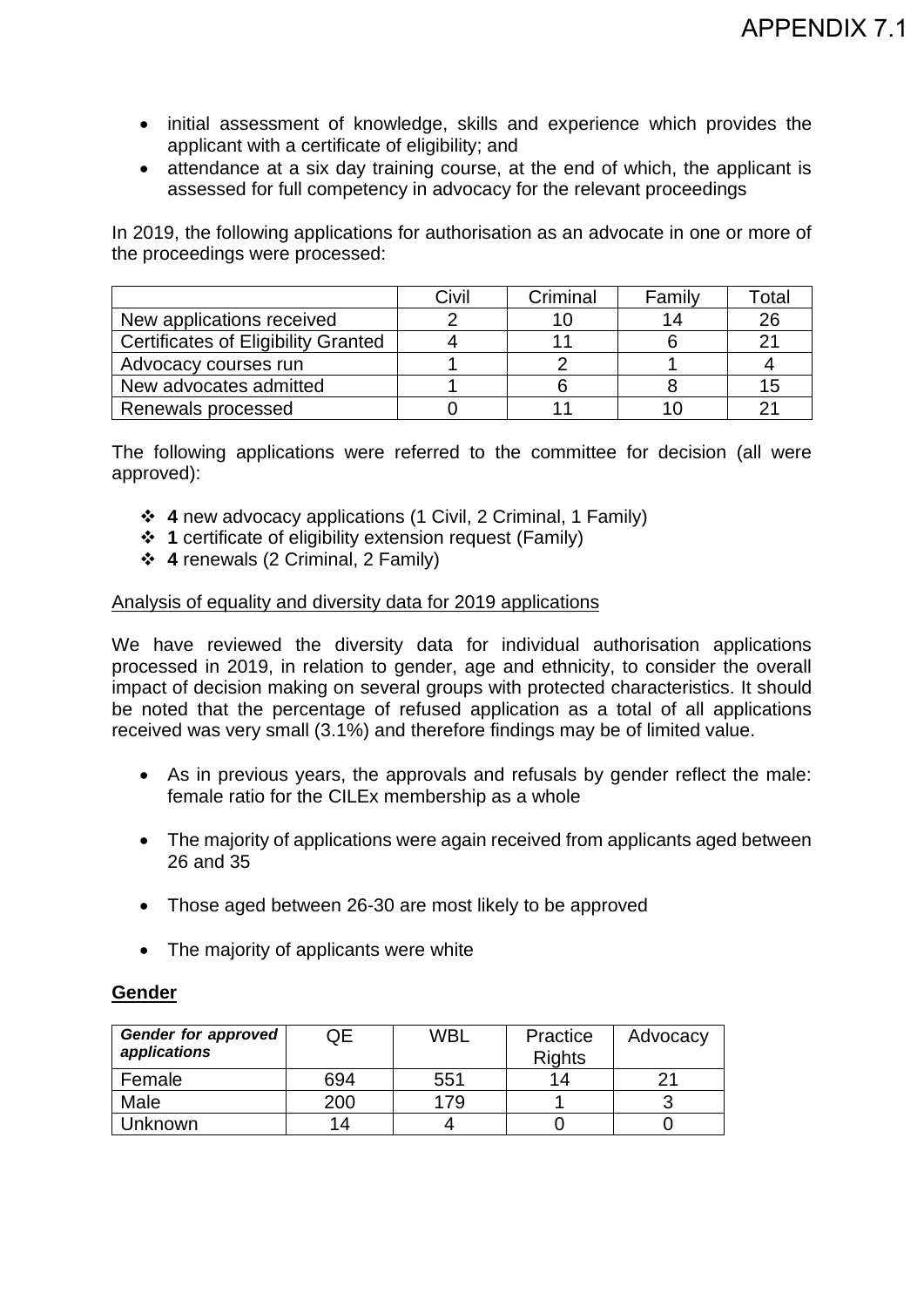# APPENDIX 7.1

| Gender for refused<br>applications | JE | <b>WBL</b> | Practice<br><b>Rights</b> | Advocacy |
|------------------------------------|----|------------|---------------------------|----------|
| Female                             | 36 |            |                           |          |
| Male                               | 13 |            |                           |          |
| Unknown                            |    |            |                           |          |





# **Age**

| Age<br>for approved<br>applications | QE  | <b>WBL</b> | Practice<br><b>Rights</b> | Advocacy |
|-------------------------------------|-----|------------|---------------------------|----------|
| < 25                                | 81  | 45         |                           |          |
| 26-30                               | 380 | 283        |                           |          |
| 31-35                               | 245 | 244        |                           |          |
| 36-40                               | 91  | 83         |                           |          |
| 41-45                               | 39  | 33         |                           |          |
| 46-50                               | 30  | 16         |                           |          |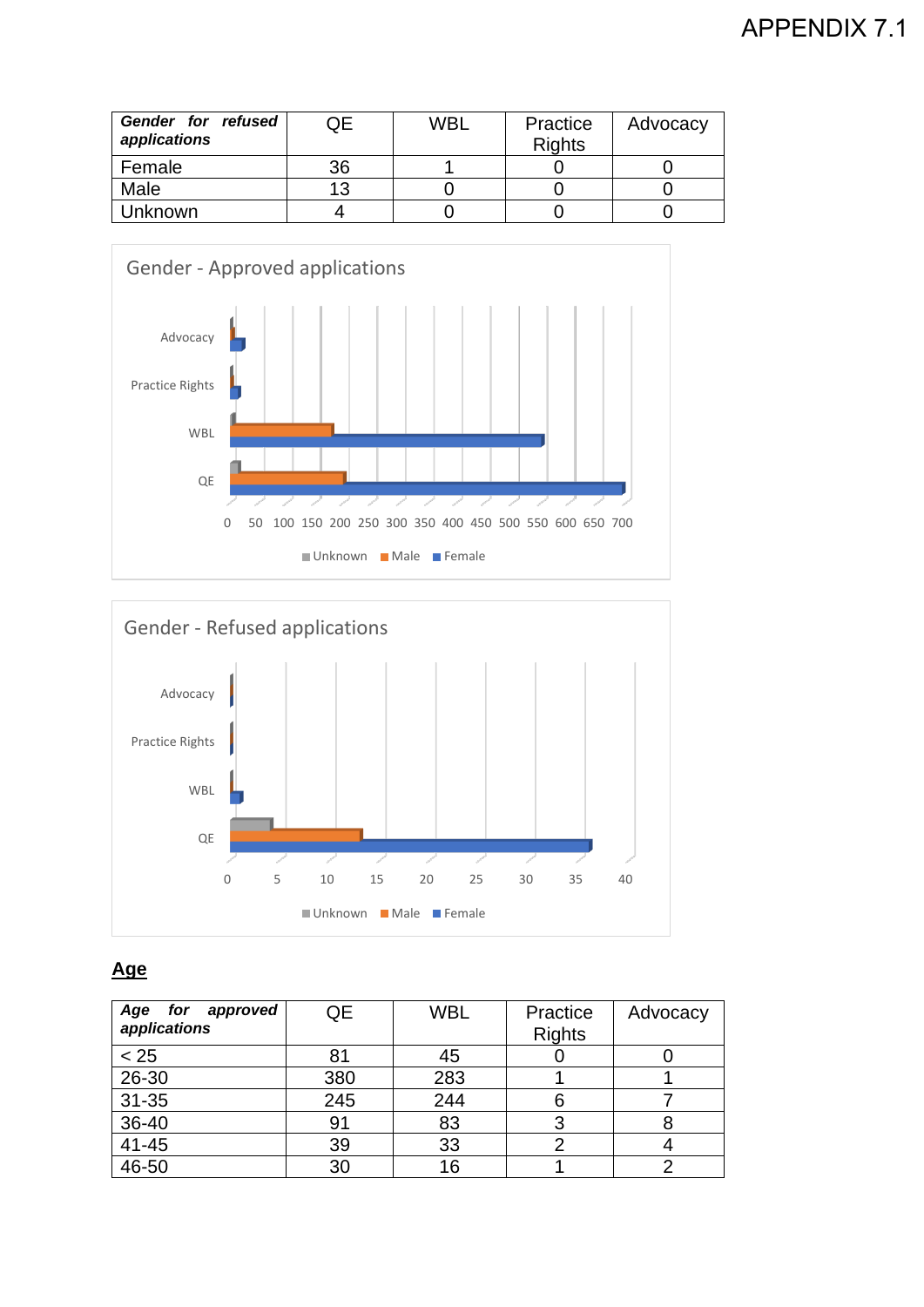| $\sim$ $\sim$<br>JV |  |  |
|---------------------|--|--|
| known<br>. I<br>ıκ  |  |  |

| Age<br>refused<br>for<br>applications | QE | <b>WBL</b> | Practice<br><b>Rights</b> | Advocacy |
|---------------------------------------|----|------------|---------------------------|----------|
| < 25                                  |    |            |                           |          |
| 26-30                                 | 11 |            |                           |          |
| 31-35                                 | 6  |            |                           |          |
| 36-40                                 |    |            |                           |          |
| 41-45                                 | 3  |            |                           |          |
| 46-50                                 |    |            |                           |          |
| > 50                                  |    |            |                           |          |
| Unknown                               |    |            |                           |          |



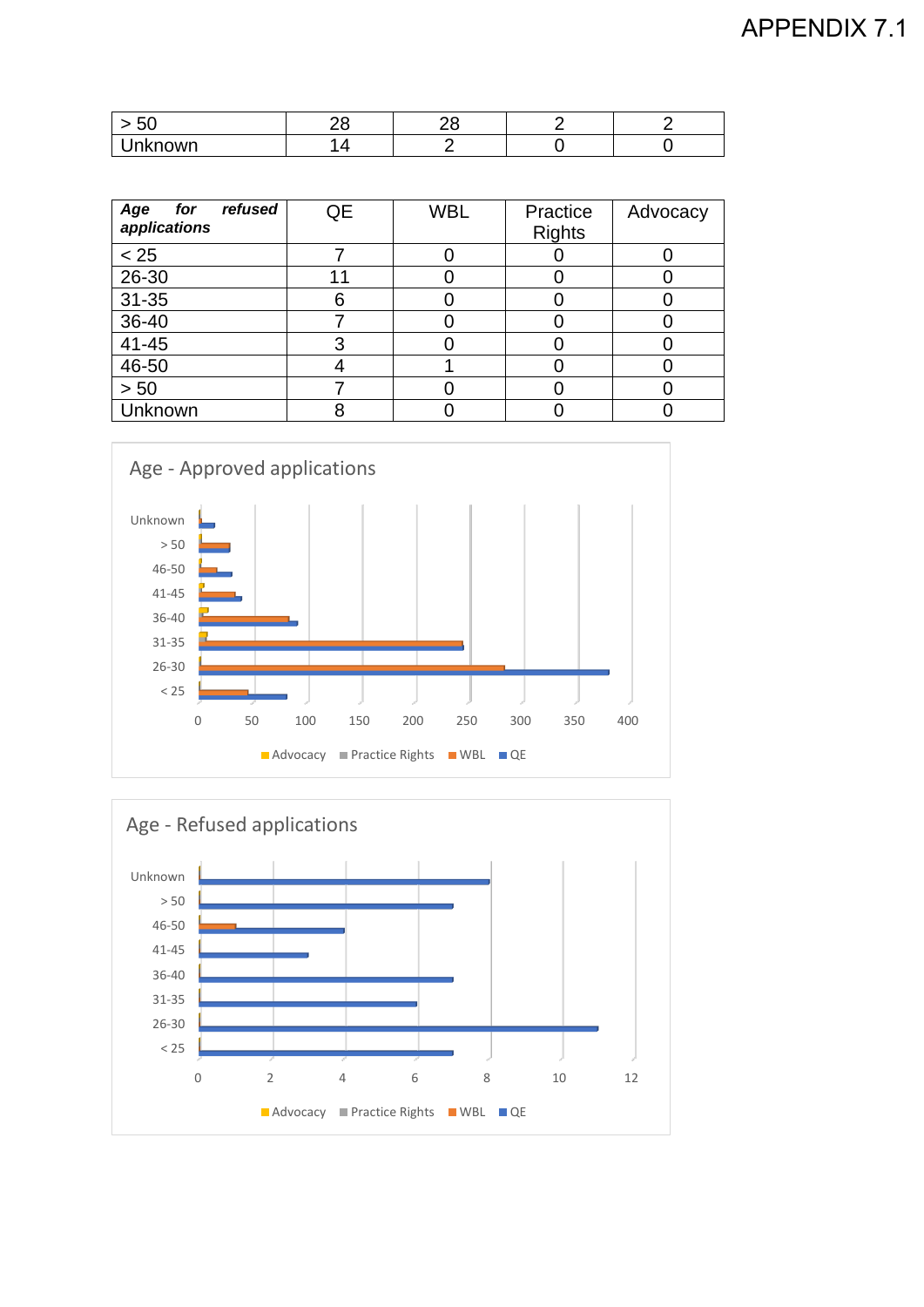# APPENDIX 7.1

# **Ethnicity**

| <b>Ethnicity</b><br>for<br>approved<br>applications | QE  | <b>WBL</b> | Practice<br><b>Rights</b> | Advocacy |
|-----------------------------------------------------|-----|------------|---------------------------|----------|
| Asian                                               | 112 | 94         |                           |          |
| <b>Black</b>                                        | 53  | 30         |                           |          |
| Chinese                                             |     | 3          |                           |          |
| Mixed                                               | 33  | 20         |                           |          |
| White                                               | 594 | 496        | 11                        | 22       |
| Other                                               |     |            |                           |          |
| <b>PNS</b>                                          | 15  | 13         |                           |          |
| Unknown                                             | 93  | 78         | 3                         | 2        |

| <b>Ethnicity for refused</b><br>applications | QE | <b>WBL</b> | Practice<br><b>Rights</b> | Advocacy |
|----------------------------------------------|----|------------|---------------------------|----------|
| Asian                                        |    |            |                           |          |
| <b>Black</b>                                 |    |            |                           |          |
| Chinese                                      |    |            |                           |          |
| Mixed                                        |    |            |                           |          |
| White                                        | 21 |            |                           |          |
| Other                                        |    |            |                           |          |
| <b>PNS</b>                                   |    |            |                           |          |
| Unknown                                      | 15 |            |                           |          |

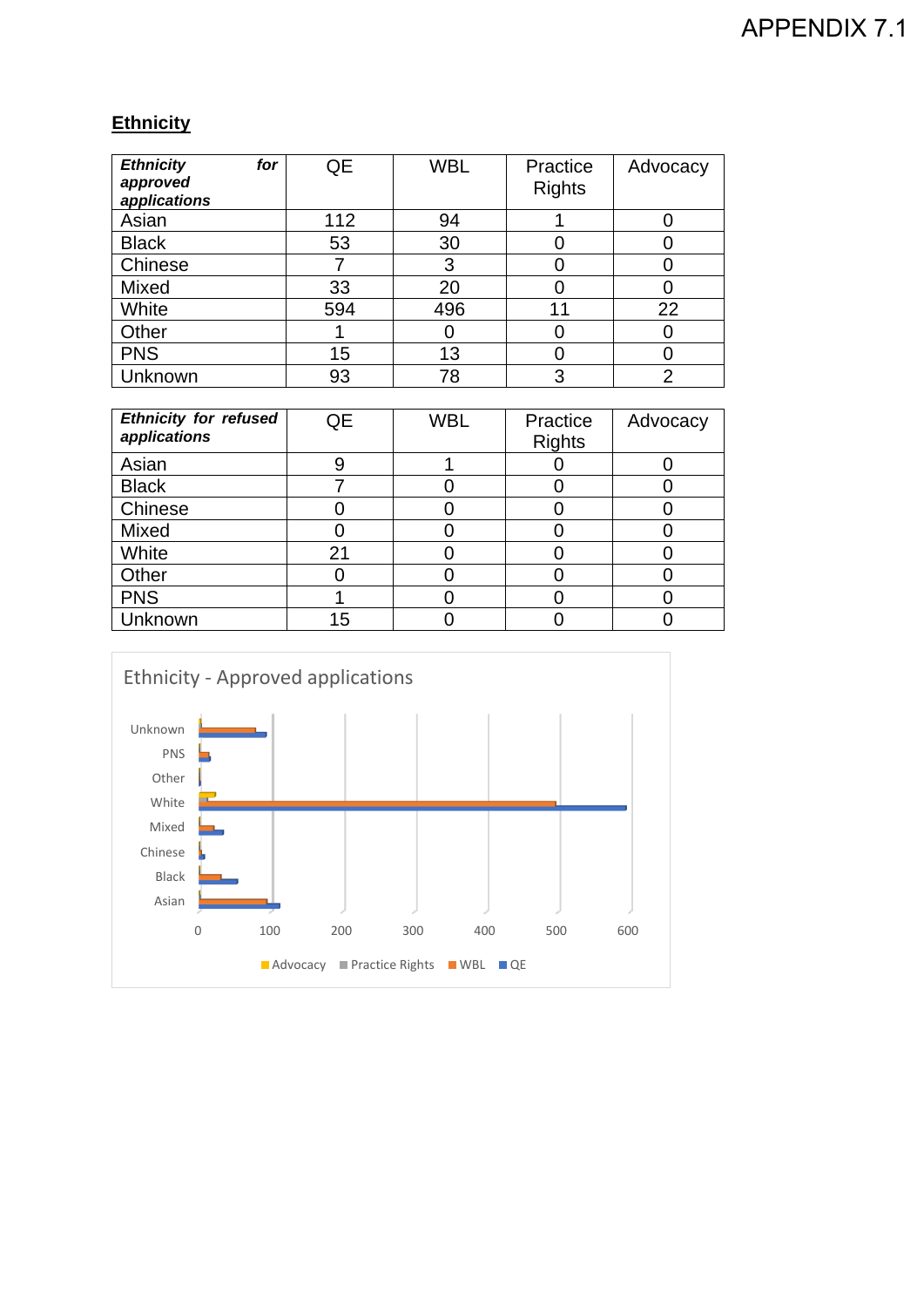

Comparison of ethnicity data for 2018 & 2019 application decisions



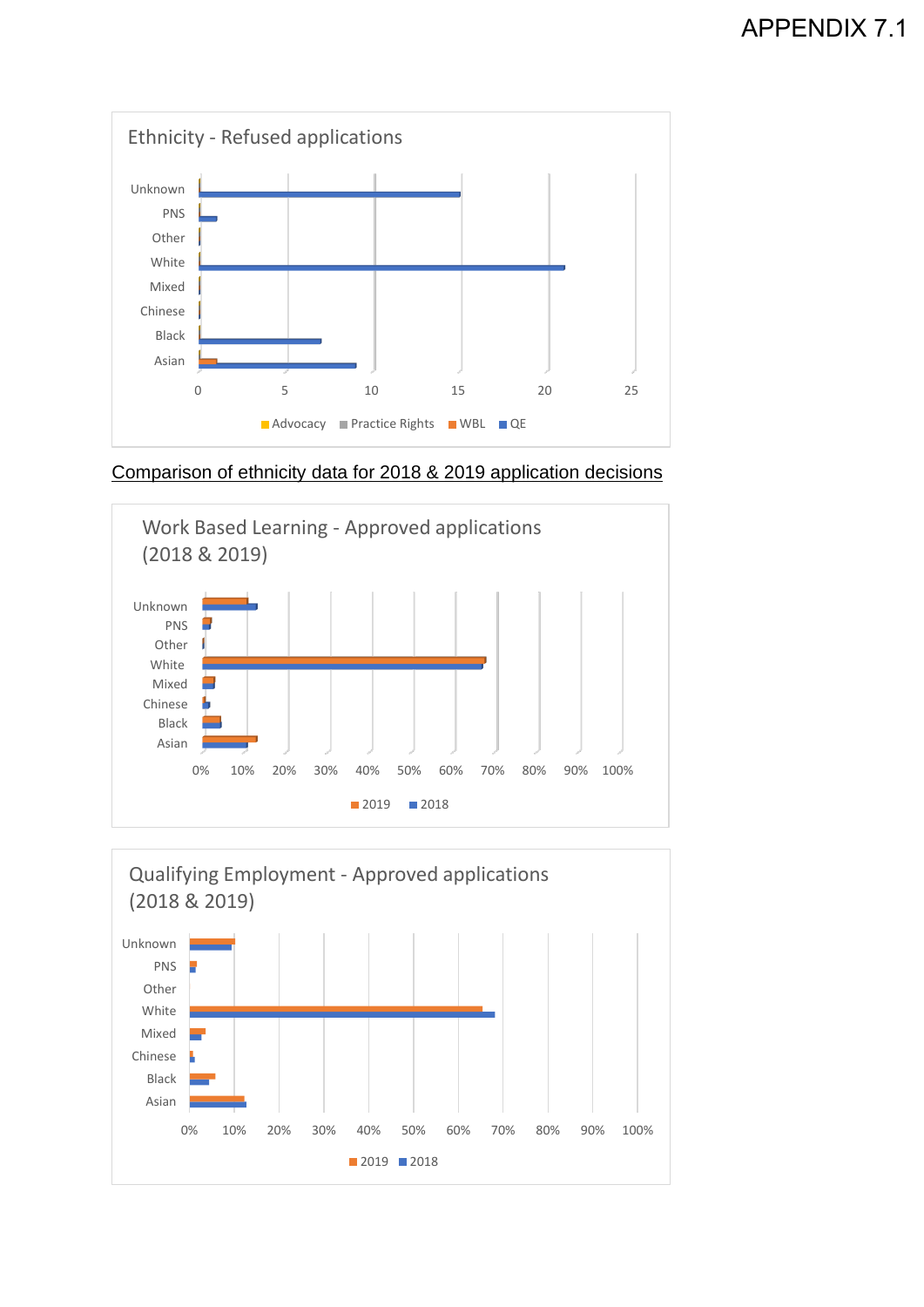